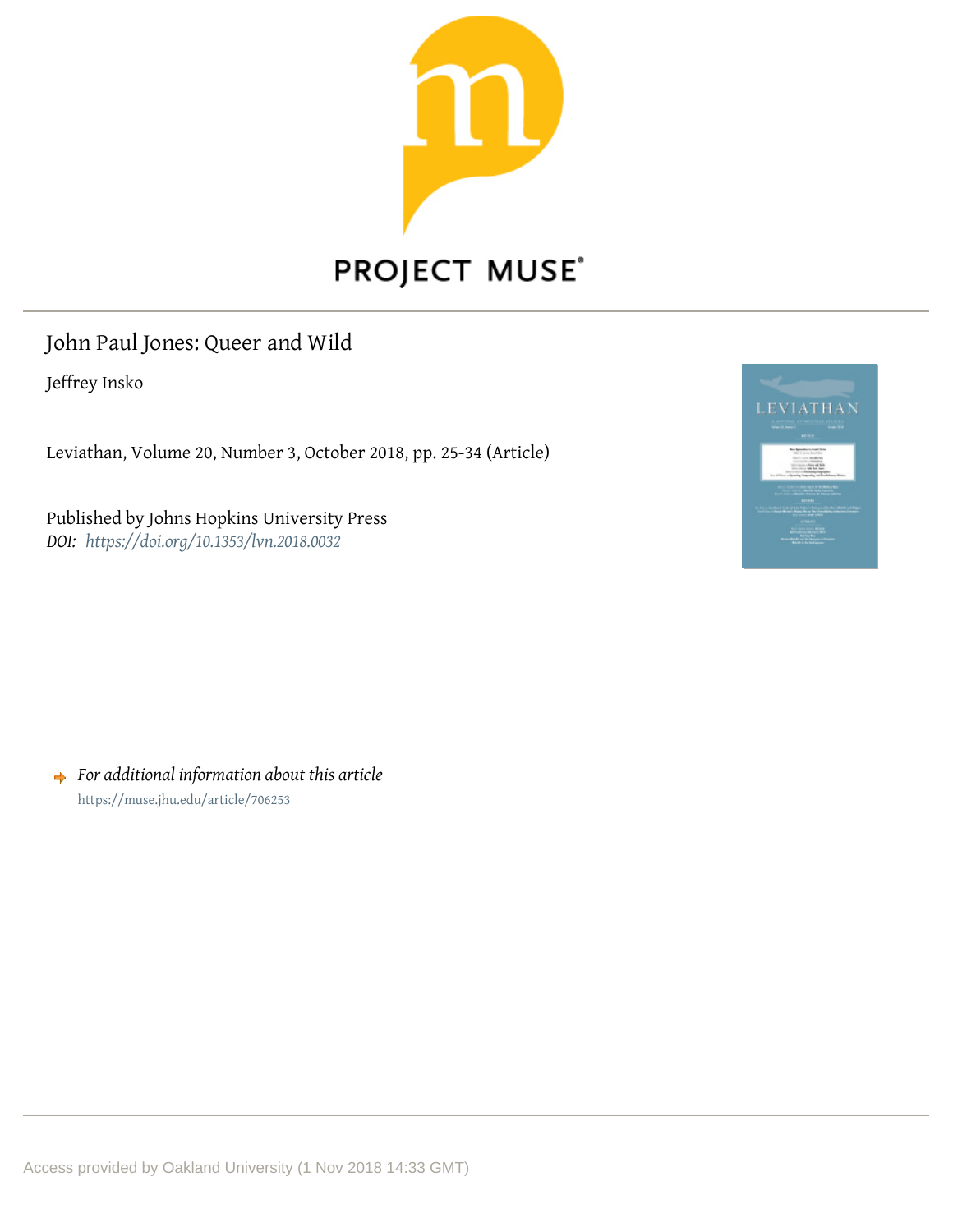### **John Paul Jones:** *Queer and Wild*

**JEFFREY INSKO** Oakland University

This essay on *Israel Potter* focuses on the chapter "Paul Jones in a Reverie" in the service of reconsidering the novel's portrayal of John Paul Jones. Jones, arguably the most problematic of *Israel Potter*'s fictionalized American heroes, has generally been regarded as a character who embodies the violence of U.S. expansionism. Challenging this view, the essay argues for Jones as a queer figure linked to a potentially hopeful, if uncertain, future for the nation.

**"** <sup>41</sup><br> **A**ll barbarians are rakes" (*Israel Potter* 63). This comically enigmatic<br>
axiom, occasioned by John Paul Jones's animated morning departure<br>
from the quarters he has shared with Israel the night before, concludes<br> axiom, occasioned by John Paul Jones's animated morning departure  $\Box$  from the quarters he has shared with Israel the night before, concludes chapter 11, "Paul Jones in a Reverie," of Melville's remarkable *Israel Potter: His Fifty Years of Exile*. As he takes his leave, looking "fresh as a daybreak hawk" and brandishing his "gold-headed cane," Jones, "with a light and dandified air" throws "a passing arm around all the pretty chambermaids, kissing them resoundingly" (63). Melville's portrayals of Jones, along with two other renowned and charismatic American heroes, Benjamin Franklin and Ethan Allen, have formed one of the primary loci of interest in critical readings of *Israel Potter,* helping to reveal Melville's irreverent rendering of Revolutionary-era history and the mythmaking that has long bolstered it.<sup>1</sup> But of these three figures, Jones has long been the most problematic, often proving downright troubling for readers, representing, as many critics agree, the "brutal policies of expansionism" of the United States (Levine xxv).<sup>2</sup> Of course, such ambivalence toward or (not infrequently) outright condemnation of Jones mirrors in certain ways his vexed public status even among his own contemporaries.<sup>3</sup> Melville himself alludes to that historical question later in the novel, stating, in his characteristically wry and elusive manner, that "Much subtle casuistry has been expended upon the point, whether Paul Jones was a knave or a hero, or a union of both." And then he adds: "But war and warriors, like politics and politicians, like religion and religionists, admit of no metaphysics" (96).<sup>4</sup> In this short essay, I offer a

Vol. 20.3 (2018): 25–34 © 2018 The Melville Society and Johns Hopkins University Press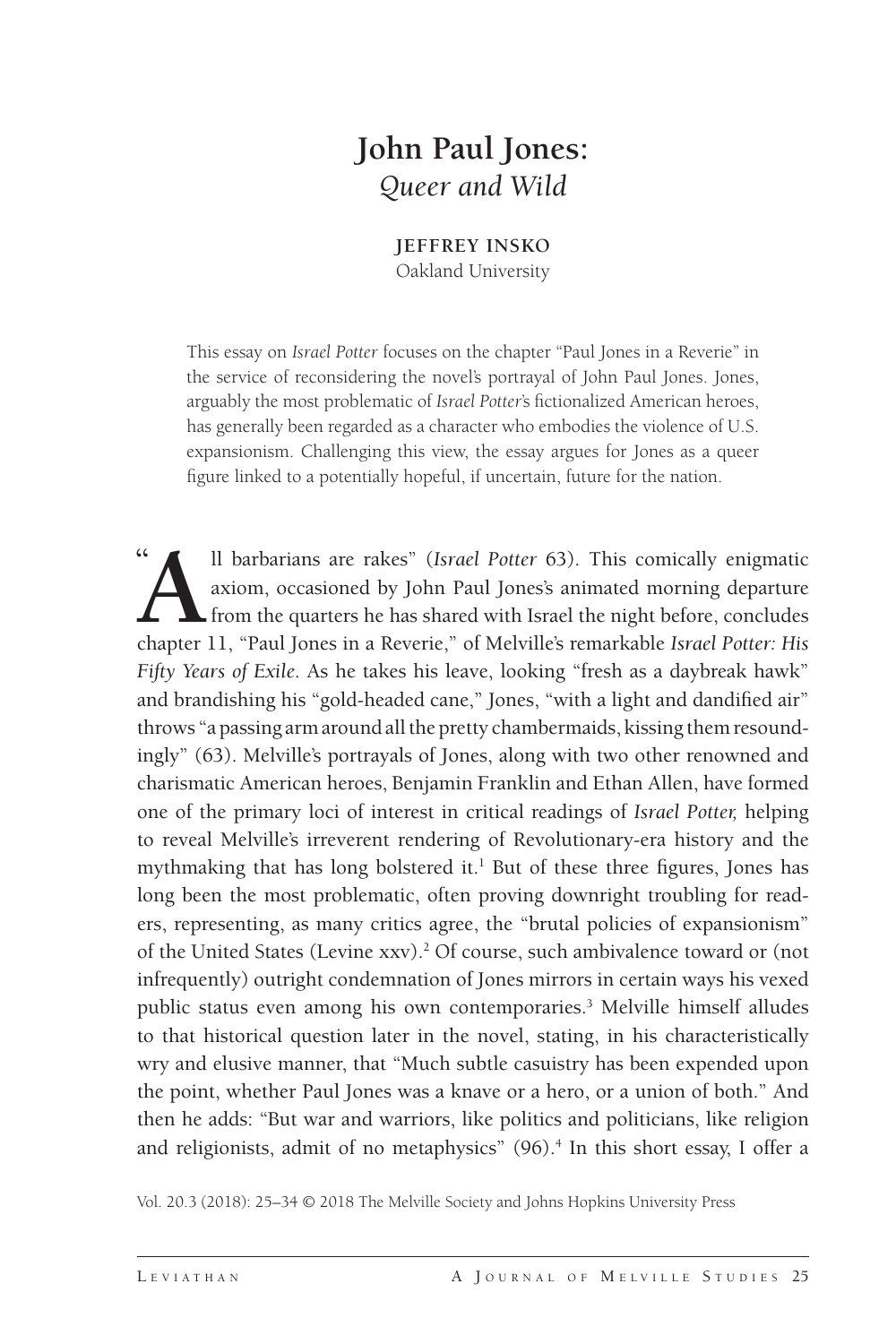close reading of "Paul Jones in a Reverie" in the service of a recuperative view of the novel's fictionalized John Paul Jones. Following Melville, I also (largely) sidestep rendering any final judgment on Jones's moral status, not because such questions are unimportant, but because that framework, rooted in longstanding debates from and about the historical *past*, seems to have prevented a more complete recognition of how Melville links Jones to the *future*, a future, I hope to show, that has everything to do with "barbarians" and "rakes" and the generative possibilities they represent.<sup>5</sup> At the same time, that future also "admits of no metaphysics," at least not in the sense that it is something finally knowable. Yet that unknowability, I would like to suggest, is its appeal.

Among the more outlandish of all of Melville's fictional characters, Jones is surely the most beguiling of *Israel Potter's* three famous Americans. As sportive and charming as he is brash and reckless, he seems the offspring of an unlikely union between Queequeg and Ahab. The narrator of *Israel Potter* describes him as a "jaunty barbarian in broadcloth" (63), a phrase whose comical juxtapositions echo similarly incongruous descriptions of Queequeg in *Moby-Dick* ("George Washington cannibalistically developed" [50], "soothing savage" [51]), which Melville evidently found humorous and suggestive enough to repeat. Here, for instance, is the novel's initial description of Jones, which presents such a peculiar conglomeration of mien and attire that it bears quoting in full:

He was a rather small, elastic, swarthy man, with an aspect as of a disinherited Indian Chief in European clothes. An unvanquishable enthusiasm, intensified to perfect sobriety, couched in his savage, self-possessed eye. He was elegantly and somewhat extravagantly dressed as a civilian; he carried himself with a rustic, barbaric jauntiness, strangely dashed with a superinduced touch of the Parisian salon. His tawny cheek, like a date, spoke of the tropic. A wonderful atmosphere of proud friendlessness and scornful isolation invested him. Yet was there a bit of the poet as well as the outlaw in him, too. A cool solemnity of intrepidity sat on his lip. He looked like one who of purpose sought out harm's way. He looked like one who never had been, and never would be, a subordinate. (56)

The portrait here, at once precise and slippery, relies upon a series of discordances: Indian and European, enthusiasm and sobriety, rusticity and extravagance, barbarism and elegance, poet and outlaw. Israel himself recognizes the improbable intermingling of these disparate qualities, thinking to himself that "seldom before had he seen such a being. Though dressed, à-la-mode, he did not seem to be altogether civilized" (56). What Israel recognizes—and finds himself "absorbed" (56) by—is what we might call Jones's anachronistic quality. He seems to belong fully neither to a savage past nor to a civilized present.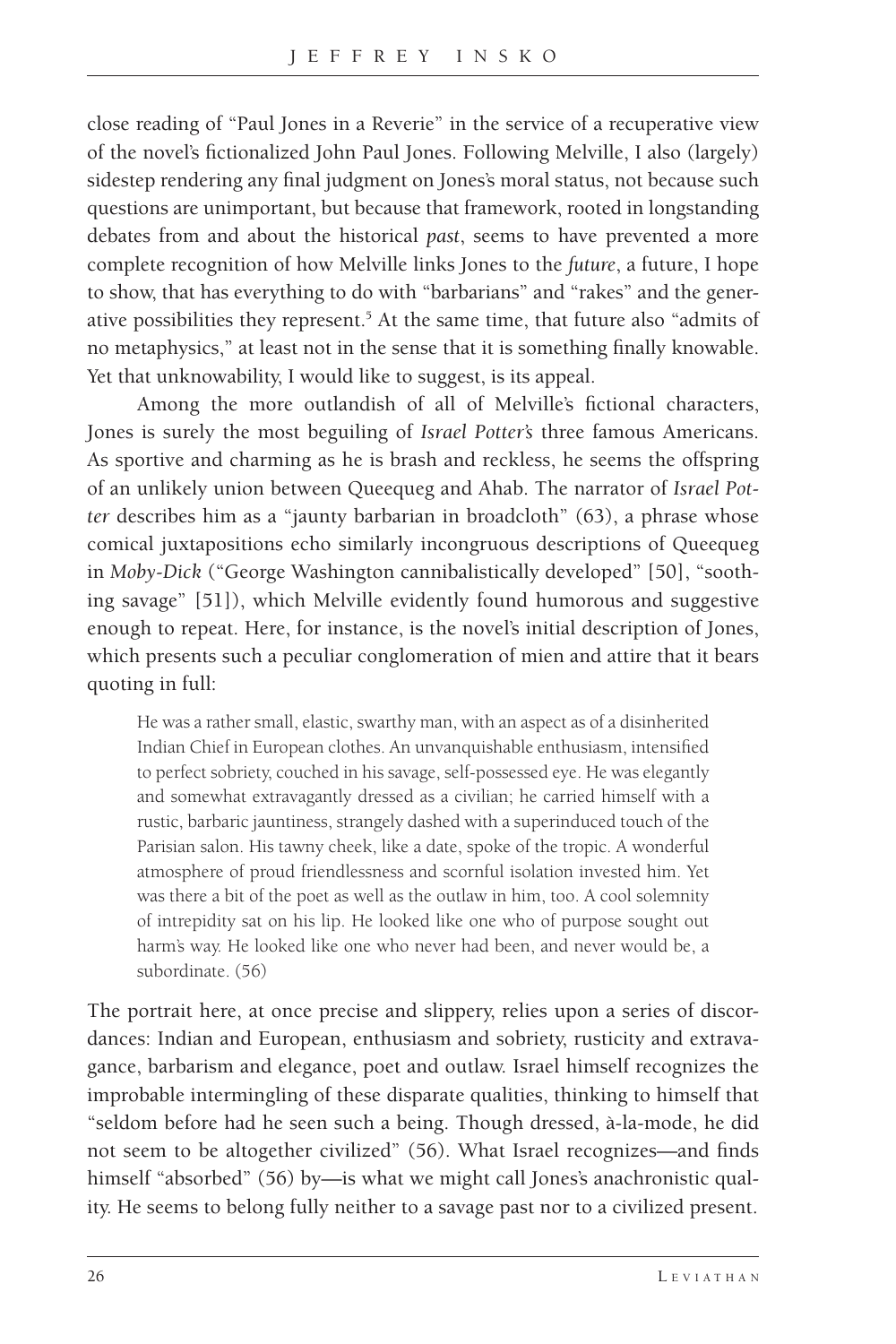Of course, it is tempting—and this may well be latent in Israel's thought to reconcile these incongruities in terms of duplicity, to think of Jones's European extravagance as a mask that obscures the real savage beneath. And indeed, the subsequent chapter, the aforementioned "Paul Jones in a Reverie" might well seem to support such a reading, providing readers and Israel alike with a literal glimpse of what lies beneath all of Jones's finery. In that chapter, Jones and Israel find themselves sharing a bedchamber. The scene recalls in certain ways "The Spouter-Inn" and "The Counterpane" chapters of *Moby-Dick*, with Jones taking on the role of Queequeg to Israel's Ishmael. Yet in *Israel Potter*, the two men never sleep together. Instead, Jones paces the room "wrapped in Indian meditations," while Israel lies in bed, feigning sleep and watching furtively. Soon, Jones catches "a glimpse of his person" in a mirror:

He paused, grimly regarding it, while a dash of pleased coxcombry seemed to mingle with the otherwise savage satisfaction expressed in his face. But the latter predominated. Soon, rolling up his sleeve, with a queer wild smile, Paul lifted his right arm, and stood thus for an interval, eyeing its image in the glass. (62)

From his vantage, Israel can only see the reflection of Jones's arm in the mirror. There, "framed in the carved and gilded wood," Israel sees "certain large intertwisted cyphers covering the whole inside of the arm, so far as exposed, with mysterious tattooings." Yet rather than your ordinary seaman's tattoo, this "was a sort of tattooing such as is seen only on thorough-bred savages—deep blue, elaborate, labyrinthine, cabalistic. Israel remembered having beheld, on one of his early voyages, something similar on the arm of a New Zealand warrior, once met, fresh from battle, in his native village" (62–63).

The scene has all the drama of a revelation: Jones, watched by an unseen observer (a stand-in for the reader) rolls up his sleeve—the superficial outer layer of clothing—to reveal the secret that lies beneath. Critics have taken this moment as signifying the fundamental discrepancy in Jones's character between his external appearance and his internal reality, wherein his fashionable dress merely covers over the "primitive violence" (Samson 183) in his heart; he hides "the attributes of a savage under the accoutrements of a gentleman" (Karcher 105).<sup>6</sup> In this way, Jones stands for the American nation, which masks its own history of violence beneath the mantle of patriotism. The problem with this duplicity reading, however, is that it accedes to the very dichotomous logic that the novel, and its portrayal of Jones in particular, seeks to unsettle in the first place. For instance, John Samson cites two passages from the novel to which readers have often turned for evidence of Melville's denunciation of both Jones and, by analogy, American nationalism. The first is the question that concludes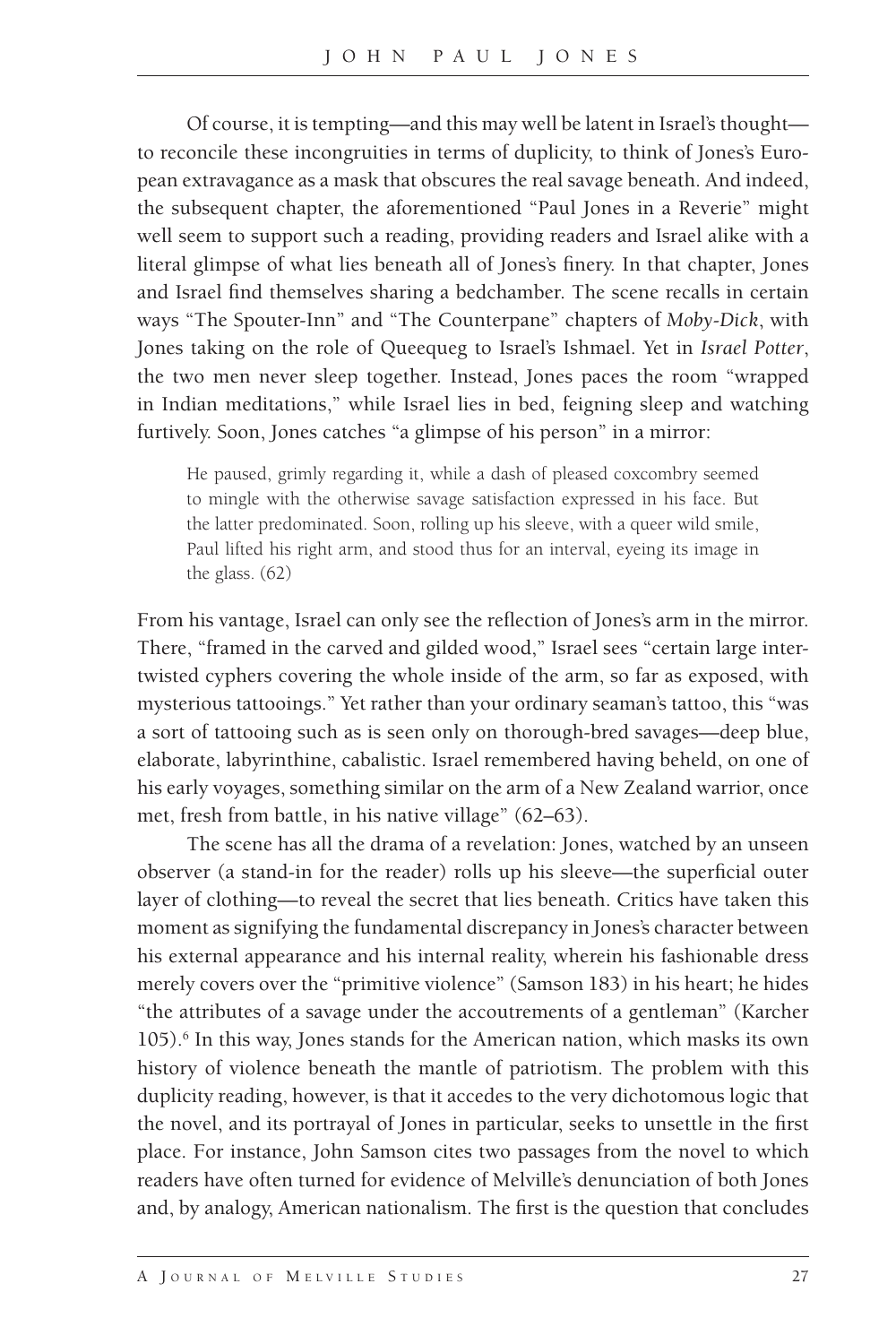the novel's famous chapter depicting the brutal battle between the *Bonhomme Richard*, captained by Jones, and the British frigate *Serapis*: "In view of this battle," the narrator says, "one may well ask . . . Is civilization a thing distinct, or is it an advanced stage of barbarism?" (130). The second passage comes near the end of "Paul Jones in a Reverie," where the narrator makes mention of "the primeval savageness which ever slumbers in human kind" (63).

It is not at all clear that these statements should be taken at face value. In his brief gloss on the first passage, Levine wonders, quite rightly, whether Melville isn't "mocking such conventional pious posturing" (xxii). After all, the rhetorical point is neither terribly insightful nor much of an open question; it is, in fact, exactly the kind of moralizing that Melville is typically more apt to satirize than engage in. The second passage presents an even more interesting case, especially when quoted fully and in context. It comes just after both Jones and Israel gaze upon Jones's tattooed arm in the mirror, at which point Jones re-covers his arm and continues pacing about the room:

So at midnight, the heart of the metropolis of modern civilization was secretly trod by this jaunty barbarian in broadcloth; a sort of prophetical ghost, glimmering in anticipation upon the advent of those tragic scenes of the French Revolution which levelled the exquisite refinement of Paris with the bloodthirsty ferocity of Borneo; showing that broaches and finger-rings, not less than nose-rings and tattooing, are tokens of the primeval savageness which ever slumbers in human kind, civilised or uncivilised. (63)

In other words, Jones's tattoos may or may not be signs of "primeval savageness." Either way, they are no more reliable as "tokens" of that particular quality—the meaning of which, as we will see, is open to question—than his "broaches and finger-rings." Hence the fact that underneath his European clothes is tattooed flesh seems less an unexpected surprise than a kind of redundancy. Indeed, those tattoos, we should recall, are "mysterious . . . deep blue, elaborate, labyrinthine, cabalistic"—adornments every bit as "extravagant" as his attire, and no more readable. One is reminded here of Ishmael's meditation on the unsimple matter of the skin of the whale in "The Blanket" chapter of *Moby-Dick*, the "hieroglyphical marks" that cross and re-cross the visible surface of the whale, just beneath the isinglass substance that "invests" its entire body (306). In terms of external legibility, Jones's clothing might be similarly understood as something like the "skin of the skin, so to speak" (306). And like the whale, the mystic-marked Paul Jones remains undecipherable.

Jones's unreadability thus not only hearkens backwards toward *Moby-Dick*, it also anticipates the novel Melville wrote just after *Israel Potter*: *The Confidence-Man* (1857), a text of deceptive appearances that is even more resistant to fixed certainties than its predecessor. In this way, Jones, with his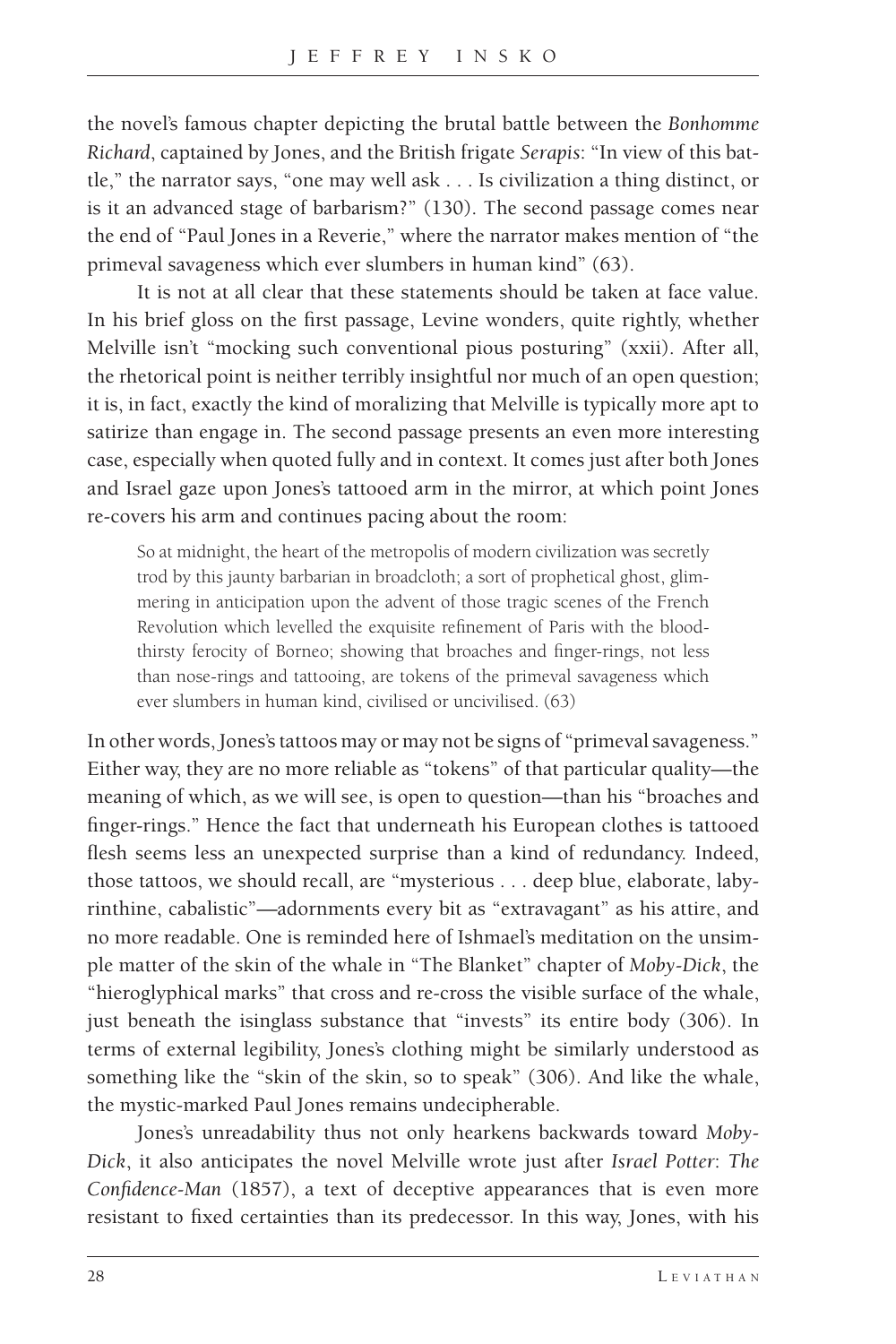extravagant dress and cabalistic tattooings, seems in many ways a prototype for the sorts of characters one encounters in *The Confidence-Man*, who, to borrow Maurice Lee's description, "play roles . . . and are defined by their clothing and comportment, as if identity is a disguise or performance to be shuffled on and off"  $(119)$ .<sup>7</sup> Just as it is hard to tell, with Jones, where adornment ends and true self begins, *The Confidence-Man* likewise leaves unresolved the question of whether some truth or reality of character, some transparent or authentic self, resides beneath disguises or behind performances, offering instead, as Melville puts it in the novel's much-examined chapter 14, only "phantoms that flit along a page, like shadows on a wall" (69). This refusal of certitude, of *confidence*, can make for a confounding reading experience, as the chapter itself acknowledges. Indeed, the notion that behind every "masquerade" lies only another masquerade—or that, to recall "Benito Cereno" (1855), published between *Israel Potter* and *The Confidence-Man*, shadows may only foreshadow "deeper shadows to come" (*Piazza Tales* 46)—might well seem bleak or darkly cynical.

Yet this sort of unsettling of both formal and temporal expectations may be productive of more than just cynicism. Indeed, not all readers of *The Confidence-Man* have equated its slipperiness and intractability with Melville's personal and professional frustrations or with a more general cultural or philosophical pessimism. Jennifer Greiman, for instance, foregrounds the novel's interest in "theatricality"—performances, costumes, references to plays, metaphors drawn from the theater—to demonstrate how the novel "looks forward" to new imaginative possibilities, both "aesthetic and social" (253), rooted in "strangeness" (192). While theatricality challenges beliefs about consistency, stability, and authenticity as the basis for individual identity, Greiman argues, it nevertheless "demands a tolerance for strangeness that may promise a far more mutual, more equitable basis for relations than confidence does" (34). That promise, the promise of a future built upon "shared strangeness" (221)—that is, upon a notion of plurality that recognizes that we are all fundamentally strangers to one another—may help to explain the novel's infamously enigmatic final line: "Something further may follow of this Masquerade" (251).

Melville works with a similar sort of calculus in his portrayal of Paul Jones in *Israel Potter,* undermining stable structures of knowledge and identity as a way of looking forward. Thus, the scene in which Jones reveals his tattoos uncouples "savageness" from its place within conventional systems of meaning. No longer the opposite of "civilized"—after all, his narrator states, primeval savageness may slumber within the civilized and uncivilized alike—its meaning becomes unfixed, once again put in play. Nowhere can this unsettling of the "attributes of a savage" be seen more clearly than in the intricate temporality of the passage above, where, "at midnight," the "jaunty barbarian" Jones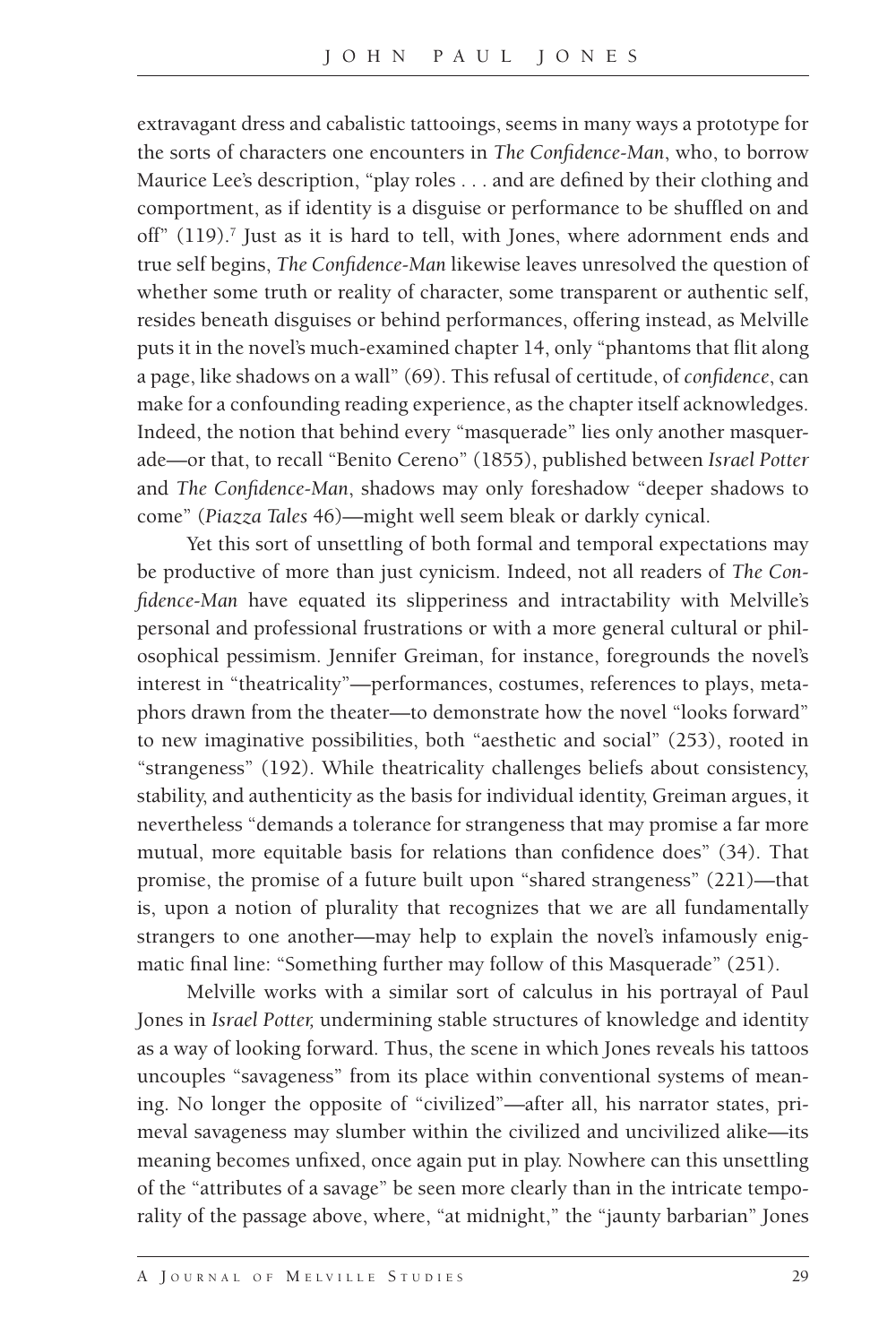treads "modern civilization" as a "prophetical ghost" who anticipates events (the French Revolution) that have both already taken place (extra-diegetically speaking) and also not yet occurred (from the perspective of the diegetic fictional-historical world). An actor in the living present, Jones is also associated, at once, with a pre-modern past and an unspecified and unknown future. This strange, spectral, asynchronous quality of Jones—he is the novel's living, breathing anachronism—has gone unremarked by readers. Yet attending to this important dimension of the text's depiction of Jones can help us to re-read (or re-think) the meaning of his "primeval savageness" without slipping back into modes of conventional understanding that the novel sets out to challenge.

To explain this point, let me return once more to the moment when Jones, standing before the mirror and watched by Israel, pulls back his sleeve to reveal his cabalistic tattoos. The revelatory quality of the scene—the idea that it represents the uncovering of some truth about Jones—is undercut by its careful orchestration as a kind of theatrical performance. Presented through the medium of the mirror, which quite literally frames Jones's gestures (in "carved and gilded wood") for the spectating Israel, Jones acts out a series of bodily expressions. Upon first catching a glimpse of himself in the mirror, a look of "pleased coxcombry . . . mingle[s] with the savage satisfaction expressed in his face," a pairing which seems to emphasize the harmoniousness, rather than the incongruity, between stylish vanity and primitive savagery. This curious mingling is reinforced a moment later when Jones rolls back his sleeve and lifts his arm with a "queer wild smile" (62), a phrase that similarly links the eccentric and the uncultivated (a combination to which I will return). Thus, when Jones re-covers his arm, "ironically glanc[ing] at the hand of the same arm, now again half muffled in ruffles, and ornamented with several Parisian rings," the irony seems not derived from any discrepancy between ornamented hand and tattooed arm, sophistication and barbarism, for in Jones's case there is no such discrepancy. His ironic glance, then, points only to the performance itself, to the fact that who and what Jones is (or, for the reader, what he *means*) cannot be known by deciphering any of the signs—whether clothing, flesh, or expression—that he puts on display in the mirror. Indeed, this point is reinforced immediately after the re-covering of his arm, when, finally resuming his walk, "a gleam of the consciousness of possessing a character as yet unfathomed . . . irradiate[s] his cold white brow" (63).

Like the phrase "prophetical ghost," "as yet unfathomed" echoes the "may follow" of the final line of *The Confidence-Man* and the "shadows to come" of "Benito Cereno," both of which also invoke a futurity whose shape and contour remain undefined, just beyond our apprehension. The difference is that, in *Israel Potter*, the "as yet" associates Jones, not with portent (as in "Benito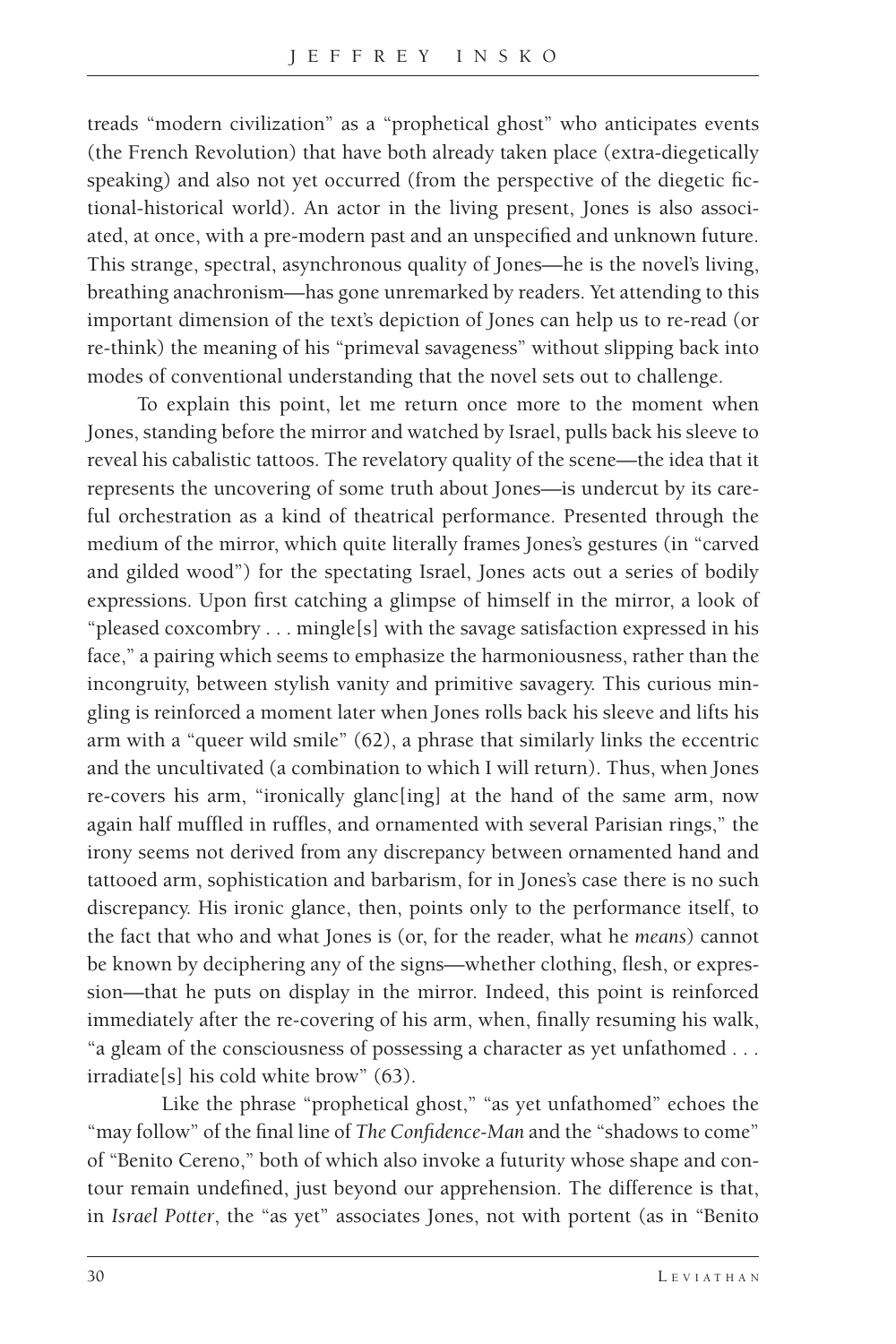Cereno") or with new forms of social relation (as in Greiman's reading of *The Confidence-Man*), but with modes of being that at present remain unarticulated or unthought. This association of Jones with the premonitory is aptly captured in the "queer wild smile" that crosses his face as he reveals his tattooings. Indeed, there is something uncanny as well as enigmatic about this gesture, insofar as Melville's use of "queer" here resonates with the rich vein of thought in recent queer theory that emphasizes questions of time: the varied, irregular, nonnormative temporal experiences, at odds with straightforward chronology, that mark queer existence and, as we have seen, form a crucial part of the novel's portrayal of John Paul Jones. Of course, drawing upon queer studies as a potential lens through which to understand Jones also inevitably raises questions involving sexual identity and forms of same-sex intimacy—matters of no small interest in *Israel Potter*. As I noted above, "Paul Jones in a Reverie" begins with the prospect of Jones and Israel as bedmates. And while they do not sleep together, they nevertheless develop their own sort of bosom relationship. Later in the novel, for instance, Jones not only invites Israel to join his crew, but importunes him with an offer to become his "confidential man": "Give me your hand, my lion; wave your wild flax again. By heaven, you hate so well, I love ye. You shall be my confidential man; stand sentry at my cabin door; sleep in the cabin; steer my boat; keep by my side whenever I land. What do you say?" (92). Soon after, recalling their previous missed opportunity together—"You offered me your bed in Paris"—Jones in turn offers Israel his bed, although this time it is Israel who, perhaps still feeling rebuffed, "beg[s] off" (92).

The latent erotics of Jones's flirtatious relationship with Israel aside, however, my primary interest in queering Paul Jones has to do with the extent to which his character disrupts temporal norms and, in doing so, helps to imagine alternative forms of existence "as yet unfathomed" (63). This feature of Jones's queerness is one reason I have emphasized the performance in front of the mirror that both he and Israel gaze upon, a performance that refuses to identify with or assign to Jones any essential identity. Is Jones, in fact, a savage? Or is he simply dressed in savage drag? Or is it that, given Judith Butler's argument that drag performances reveal the fiction of originary gender identities (175– 93), Jones's performance reveals how embodied practices produce, rather than express, such categories as "civilized" and "uncivilized"? Even more generative in this context, for my purposes, is Elizabeth Freeman's notion of "temporal drag" (85), the anachronistic embodiment of cultural, social, and political forms that persist in history, despite having been superseded, passed by, seeming outdated or no longer vital. Playing upon Butler's influential understanding of drag performance, Freeman's concept takes up the temporal associations of "drag" with "retrogression, delay, and the pull of the past on the present" (62).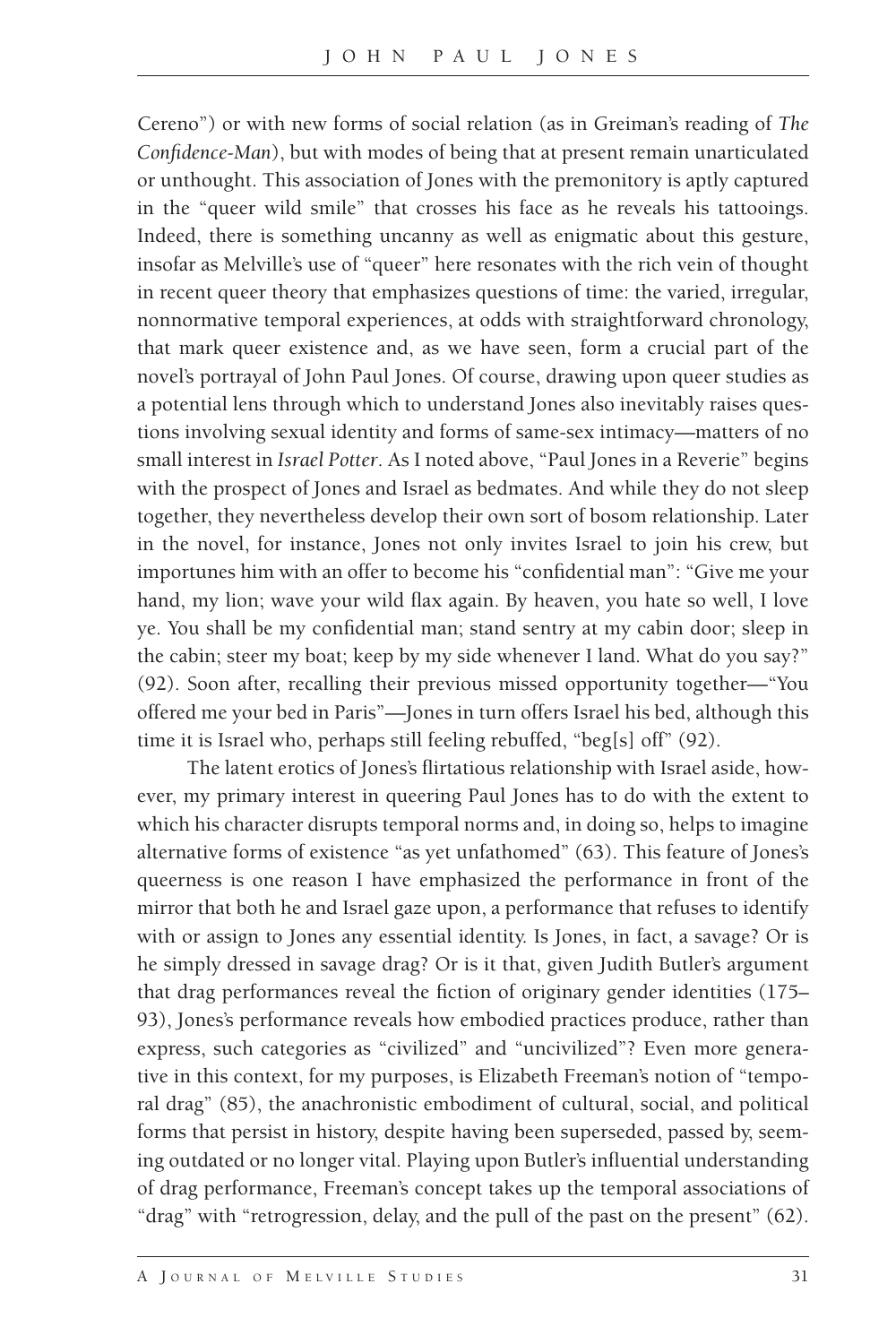For Freeman, temporal drag harnesses "the power of anachronism to unsituate viewers from the present tense they think they know and to illuminate or even prophetically ignite possible futures in light of powerful historical moments" (61). Something like temporal drag might help us to understand the meaning of Jones's savagery, his barbarism, outside the quasi-stadialist framework that ordinarily inflects how he is viewed. That is to say, Melville casts Jones as a (paradoxical) savage modern in order to recover the latent possibilities of "savageness" that so-called progress toward "civilized" existence seems to have made no longer possible but that, in Freeman's words, ask us "to imagine the future in terms that discourse has not yet caught up with" (84). In closing, I would briefly like to identify one feature of that not-yet-imagined future by returning to where I began: to the axiom "all barbarians are rakes."

What makes this cryptic locution so very droll—and suggestive—is the unexpected reversal it effects. "All barbarians are rakes" works by overturning what might otherwise seem to be a common-sense proposition: that all rakes are barbarians, a statement that would render a rather conventional moral judgment on the sort of person Jones is portrayed to be—a fashionable man of dissolute habits. Rakishness is "barbaric" insofar as it is viewed as behavior indicative of a backwards, brutal nature, a primitive lack of moral refinement when it comes, especially, to the appetites of the flesh (as, for example, in Paul's apparent sexual harassment of chambermaids). The likening of rakes to barbarians works because there are no literal barbarians any longer, only actions and behaviors that hearken back to an ancient historical period prior to the advent of so-called civilized norms. But to say that "all barbarians are rakes" is a different sort of proposition altogether, not least because it presumes the comically anachronistic existence of barbarians (and imagines them as rich and fashionable!) but also because it refuses the conventional moral judgment implicit in stating the proposition in reverse. The values implied by the statement "all barbarians are rakes" depends upon one's view of rakishness. For instance, if one already thinks that all rakes are barbarians, then "all barbarians are rakes" becomes oddly tautological: all barbarians are barbarians.<sup>8</sup>

The point here is not to split hairs. Rather, the point is that Melville's axiom effects yet another, even more unexpected reversal. It not only comically transposes its two operative terms but also, in doing so, upends their moral value. The axiom re-values barbarism by imbuing the term with the *virtue* of rakishness. This assessment may well seem comically absurd, but in the context of the scene in which Jones takes his leave at the end of "Paul Jones in a Reverie," there does not seem much question that we are supposed to see his playfully extravagant exit, in all of its ribald exuberance, as quite charming and appealingly humorous (rather than simply, say, misogynistic).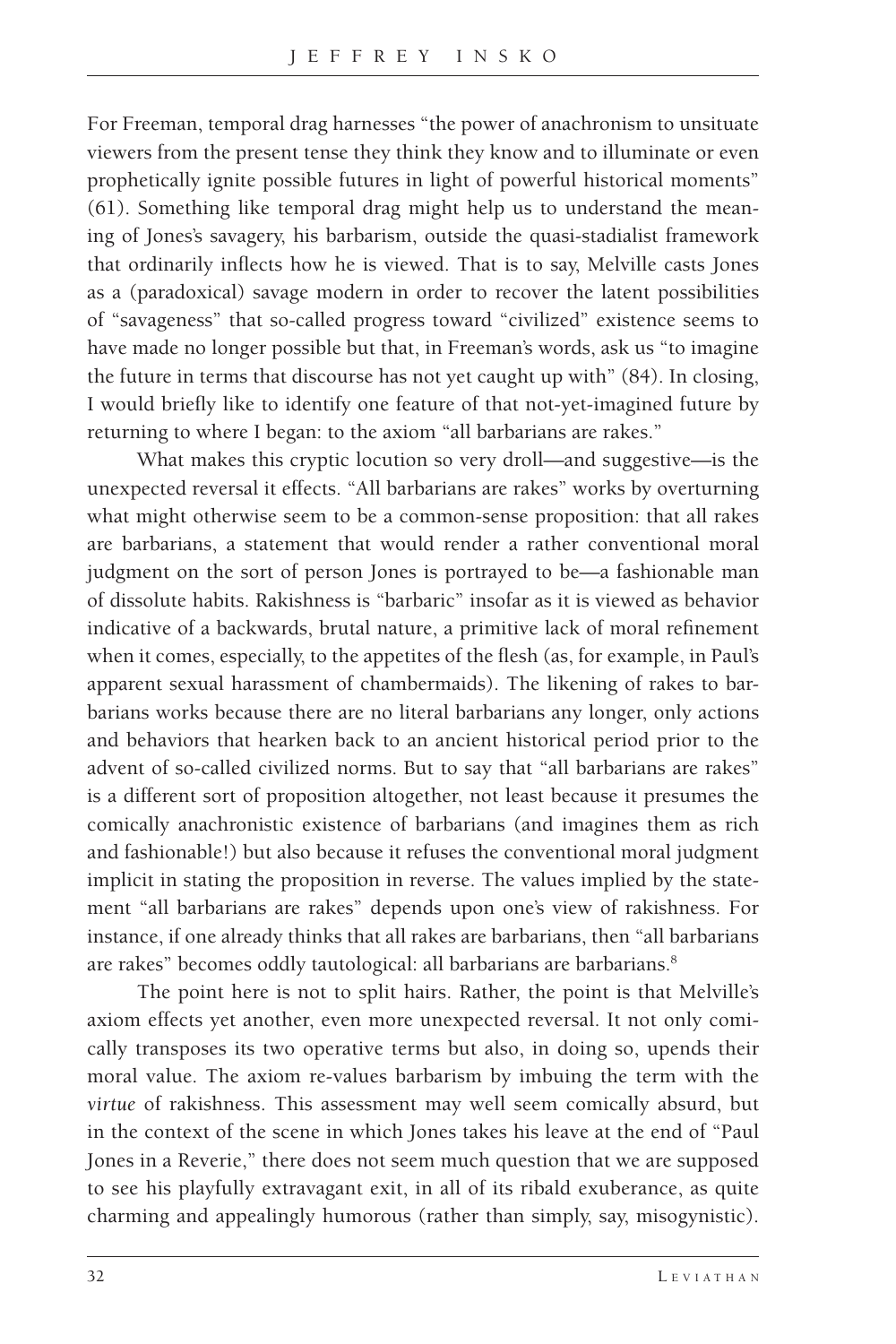Or, to put this point another way, if, like me, you find Jones to be a rather beguiling figure, then his status as a "rake," no less than his "barbaric jauntiness," recommends him. Or so the novel seems to suggest. After all, despite the "atmosphere of proud friendlessness and scornful isolation" that "invested him" (56), Paul is not altogether "impermeable to human fellowship," as critics have claimed.9 Quite the contrary. Like a true rake, Paul is rather promiscuous, both literally (in his kissing of chambermaids and his willingness to share his bed with full-blooded Congos and American exiles alike) and figuratively (as "an untrammeled citizen and sailor of the universe"). His type of fellowship, we might say, is queer and wild. Such fellowship further links him to the novel's titular hero Israel Potter who, despite all the tragedy and injustice and pathos of his fifty years of exile, twice enjoys forms of intimacy and belonging: first in his friendship with Jones and later, in the chapter "The Shuttle," by "promiscuously circulating" (136) until his "general sociability" (141) eventually wins over the "suspicious hearts" (141) of the mariners on board a British frigate.<sup>10</sup> We might want to try rakish promiscuity, Melville seems to say, since civilized forms of belonging have proved such hollow courtesies. This way of viewing Jones puts a different pressure on one of the novel's more famous passages, typically viewed as Melville's critique, but which I would recast as the closest the text comes to expressing something like hope for the future, almost unrecognizable as such because it is also cast in queer, wild terms: "intrepid, unprincipled, reckless, predatory, with boundless ambition, civilized in externals but a savage at heart, America is, or may yet be, the Paul Jones of nations" (136).

#### *Notes*

<sup>1</sup> See, for instance, Dryden and Castronovo.

2 For strong denunciations of Jones, see Karcher, who calls him as "diabolical madman" (105), and Reising, who refers to him as a "borderline psychopath" (166).

<sup>3</sup> For a recent take on the historical debate over Jones, see Roth-Reinhardt's fascinating discussion.

4 At one point in the novel, Melville has Jones himself address his controversial public image, referring to himself as "the captain who flogged poor Mungo Maxwell to death" (91).

<sup>5</sup> This essay does not take up the question of Jones's propensity for violence. But elsewhere, I align Jones's brand of reckless, sometimes violent, impetuosity with the stormy political impatience that spurred to action a number of immediatist abolitionists, for more on that topic, see Insko, ch. 5.

6 See also Dillingham, who claims that Jones "often appears highly civilized but who is internally not under control" (282).

7 See also Bryant's discussion of Paul Jones as one of the precursors to the cosmopolitan Frank Goodman in *The Confidence- Man*.

8 There are indirect echoes here, too, of *The Confidence-Man*. Renker, for instance, views tautology as one of the ways Melville defies readability in that novel.

9 The phrase is Karcher's, 107. Conversely, for an excellent reading of the bond between Paul and Israel, see Bender (46–51).

<sup>10</sup> For an elaborated version of this point, see Insko, ch. 5.